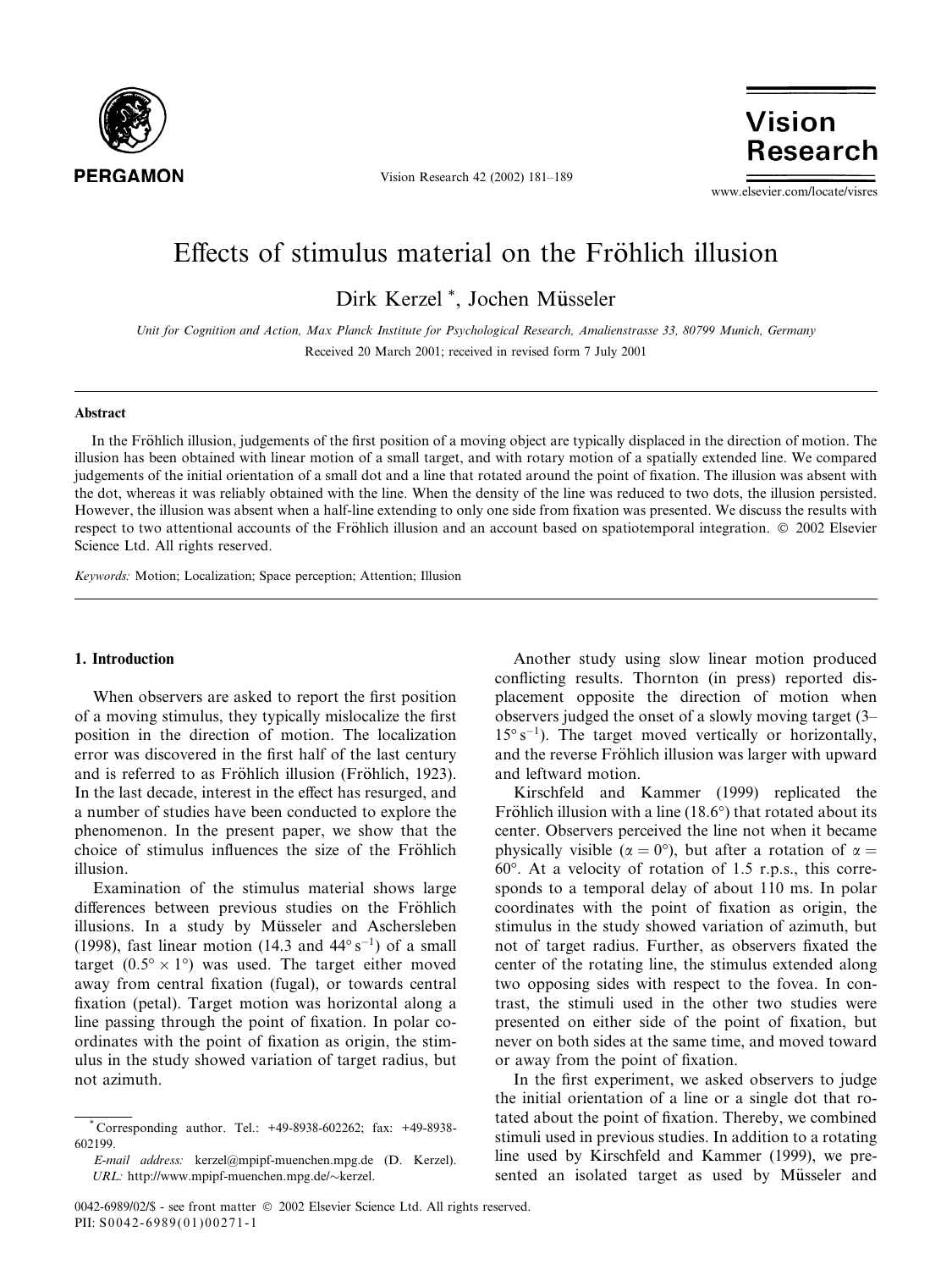Aschersleben (1998) and Thornton (in press) that moved on a circular trajectory. Note that studies using isolated targets produced conflicting results: In Müsseler and Aschersleben (1998), a Fröhlich illusion was observed, whereas in Thornton (in press) the opposite effect was reported. So far, the results of the different studies have not been related to the choice of stimulus material. However, we find pronounced differences between different types of stimulus material. With a single rotating dot, we found the Fröhlich illusion to be much smaller than with a spatially extended line. This difference was explored in six experiments. Experiments 1a and 1b established a reduction of the Fröhlich illusion with a single rotating dot compared to a rotating line and confirmed that the reduction of the Fröhlich illusion with the single dot was not due to eye movements. Experiment 2 varied target radius and target size in the single dot condition to make the tangential velocity comparable to previous studies. In Experiments 3 and 4, the appearance of the line was varied. In Experiment 3, the number of dots constituting the line and their eccentricity was changed, and in Experiment 4, a half-line was compared to a single dot. Finally, Experiments 5 and 6 showed that there were cueing benefits with the single dot compared to the single line. Both reaction times and orientation judgements showed an effect of cueing. The results are then discussed with reference to two current theories of the Fröhlich illusion. An attentional explanation appears to handle the data better than an explanation based on postdiction.

# 2. General methods

## 2.1. Participants

Students at the Ludwig-Maximilians University of Munich participated for pay. All reported normal or corrected-to-normal vision and were naive as to the purpose of the experiment.

# 2.2. Apparatus and stimuli

The stimuli were created using a Matrox Millenium graphics card on a  $21$ <sup>"</sup> (diagonal) screen with a refresh rate of 96 Hz and a resolution of 1280 (H) $\times$ 1024 (V) pixels. The background was white  $(76 \text{ cd/m}^2)$ , and a filled black dot with a diameter of  $0.1^{\circ}$  presented in the center of the screen served as fixation point. Filled black dots (14 cd/m<sup>2</sup>) with a diameter of  $0.17^{\circ}$  were used to form the target stimuli (cf. Fig. 1). The line consisted of 27 equally spaced dots and had a length of 19.2°. The center dot was at the same position as the fixation point. The radius of the single dot was fixed at  $3.7^\circ$  from the fixation point in most experiments. The line and the dot were rotated around the fixation point at velocities of



Fig. 1. Stimuli used in the experiments. The line and the single dot were used in Experiment 1. A 'line' consisting of only two dots (plus fixation point) was presented in Experiment 3. Experiment 4 made use of the half-line. A cue preceded the line in Experiment 5.

0.5 or 1 r.p.s. The target appeared at a random orientation, and moved for a randomly determined interval of 200–300 ms. The horizontal position of the left eye was monitored with a head-mounted, infrared, lightreflecting eyetracker (Skalar Medical B.V., IRIS Model 6500) in most of the experiments that involved presentation of a single dot. Fixation had to be maintained within  $1^{\circ}$  of the fixation point.

# 2.3. Task and procedure

Participants sat in a dimly lit room 50 cm from the screen. Head movements were restricted by a chin and cheek rest, and viewing was binocular. Each trial started with a brief (300 ms) broadening of the fixation dot as a warning signal. After 500 ms, the target appeared and started to rotate. Observers' task was to indicate where the target had appeared. After the target had vanished, the subject adjusted a freely turnable stimulus that was identical to the target (i.e., either a line or a dot) until it appeared to be at the initial orientation of the target. For the adjustment procedure, the mouse was used. Participants initiated and terminated a trial by pressing the left mouse button. No feedback was provided. When a fixation error occurred, an error message appeared and the trial was repeated in the remainder of the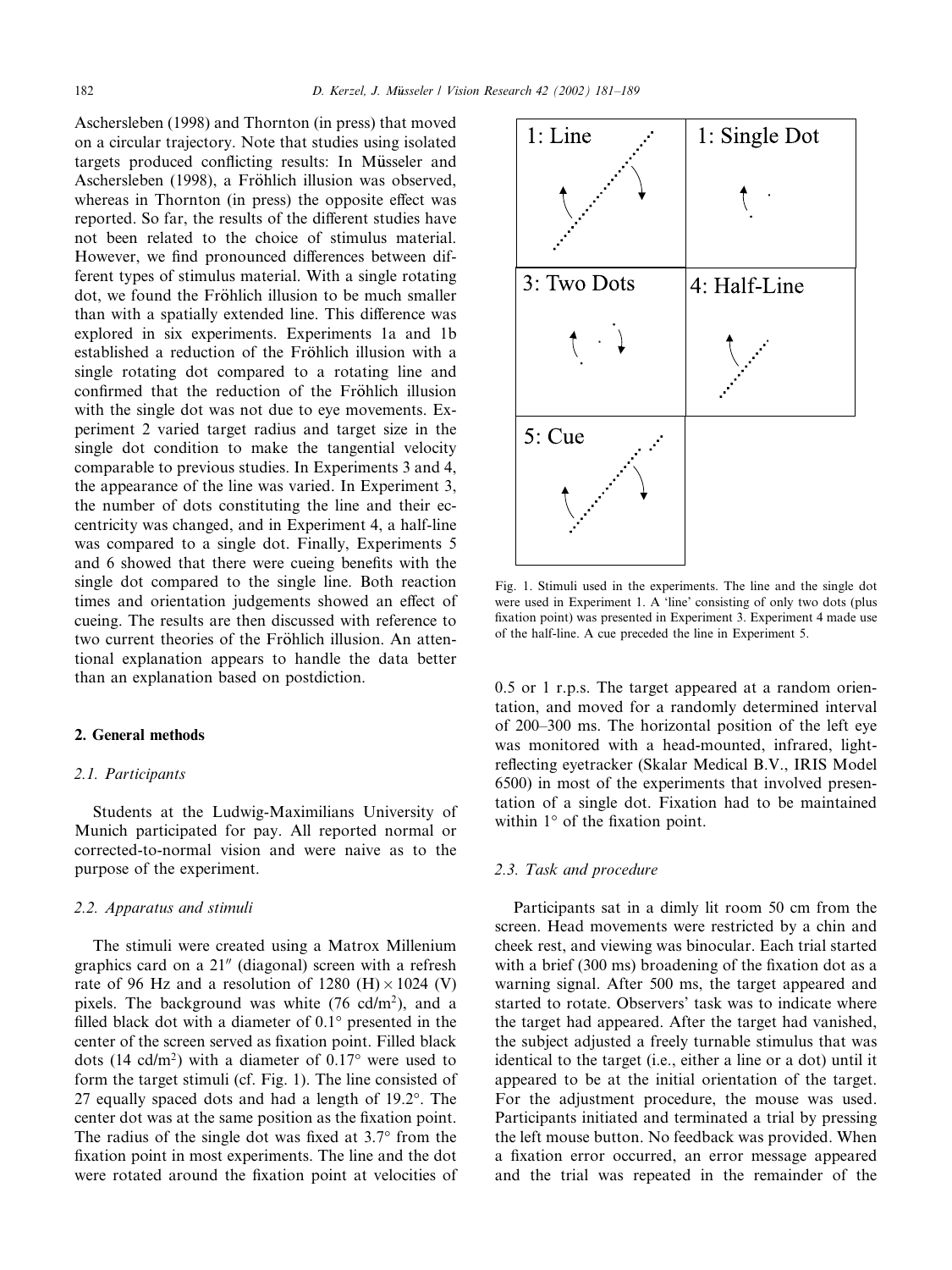experiment. The different conditions were randomly interleaved. Data collection took place in one or two sessions. Preliminary analysis showed that session number (i.e., practice) did not change the pattern of results.

## 2.4. Data treatment

The angular deviation between the judged initial orientation and the actual initial orientation was calculated. Positive deviations indicate that the judged initial orientation was displaced from the actual orientation in the direction of rotation, whereas negative deviations indicated displacement opposite to the direction of rotation. Angular deviation,  $\alpha$ , was also converted into temporal delays  $(\Delta t = \alpha * 360^{-1} * r.p.s.^{-1})$ . Positive deviations and delays indicate a Fröhlich illusion. Main effects and interactions of the experimental manipulations were evaluated by within-subjects ANOVAs. Means of selected experimental conditions were compared by  $t$ -tests. For the  $t$ -tests, only the level of significance was reported.

# 3. Experiment 1a

In this experiment localization of a spatially extended rotating line was compared with localization of a spatially confined rotating dot.

## 3.1. Method

Either the line, or the single dot appeared and rotated at a velocity of either 0.5 or 1 r.p.s. This corresponds to a tangential velocity of 11.6 and  $23.2^{\circ} s^{-1}$  (in degrees of visual angle). A total of 120 repetitions were collected for each of the four combinations of speed of rotation and stimulus type. Fixation was not monitored. Eight students participated.

# 3.2. Results

# 3.2.1. Angular deviation

A two-way ANOVA (two velocities  $\times$  two stimulus types) revealed a significant effect of velocity, indicating that the angular deviation was larger with fast rotation compared to slow rotation (6<sup>o</sup> vs. 12<sup>o</sup>),  $F(1, 7) = 17.53$ ,  $p < 0.005$ . Also, the localization error was larger when a line was presented compared to the single dot  $(-2.5^{\circ} \text{ vs.})$ 20.5°),  $F(1,7) = 47.31$ ,  $p < 0.0005$ . The interaction of velocity and stimulus type reached significance,  $F(1)$ ,  $7) = 39.65$ ,  $p < 0.0005$ , showing that the increase with velocity was present with the line  $(15^{\circ}$  vs.  $26^{\circ}$ ,  $p < 0.0001$ ), but not with the single dot (-2.6 $\degree$  vs. -2.5 $\degree$ ,  $p > 0.9$ ). T-tests showed that the angular deviation was



Fig. 2. Angular deviation between actual and judged initial orientation as a function of velocity of rotation and stimulus type (line or single dot) in Experiments 1a and 1b. Error bars indicate the standard error of the mean (between subjects).

significantly different from zero only in conditions with the line ( $ps < 0.001$ ; cf. Fig. 2).

#### 3.2.2. Temporal delay

A two-way ANOVA revealed a significant effect of stimulus type,  $F(1, 7) = 40.29$ ,  $p < 0.0005$ , indicating that the temporal delay was smaller with the dot than with the line  $(-5 \text{ vs. } 39 \text{ ms})$ . No other effects reached significance ( $ps > 0.1$ ). T-tests showed that the delay was significantly different from zero with the line  $(p < 0.0005)$ , but not with the single dot  $(p > 0.5)$ .

# 3.3. Discussion

A Fröhlich illusion was obtained when observers were asked to judge the first orientation of a rotating line. Consistent with previous reports (Müsseler  $\&$ Aschersleben, 1998), the deviation of the judged orientation from the actual initial orientation increased with velocity. Unlike in Kirschfeld and Kammer (1999), the temporal delay was the same for both velocities. Compared to the 110 ms delay observed by Kirschfeld and Kammer, the effect size here is relatively small (39 ms), but this difference may be explained by the different contrast and luminance of their stimuli (line: 50–100 cd/m<sup>2</sup>, background:  $2-4$  cd/m<sup>2</sup>), and by the different presentation mode (analog display). The size of the Fröhlich illusion in the present experiment is well within the range of temporal delays (24–134 ms) reported by Müsseler and Aschersleben (1998, Experiment 1) who also used black (19 cd/m<sup>2</sup>) on white (41 cd/m<sup>2</sup>) displays. With the rotating dot, no indication of the Fröhlich illusion was obtained, and no effect of velocity on the judged orientation of the stimulus was noted. It may be possible that stimulus velocity was too slow to obtain the illusion with a single dot (tangential velocities of only 11.6 and  $23.2^{\circ} s^{-1}$ ). However, there was no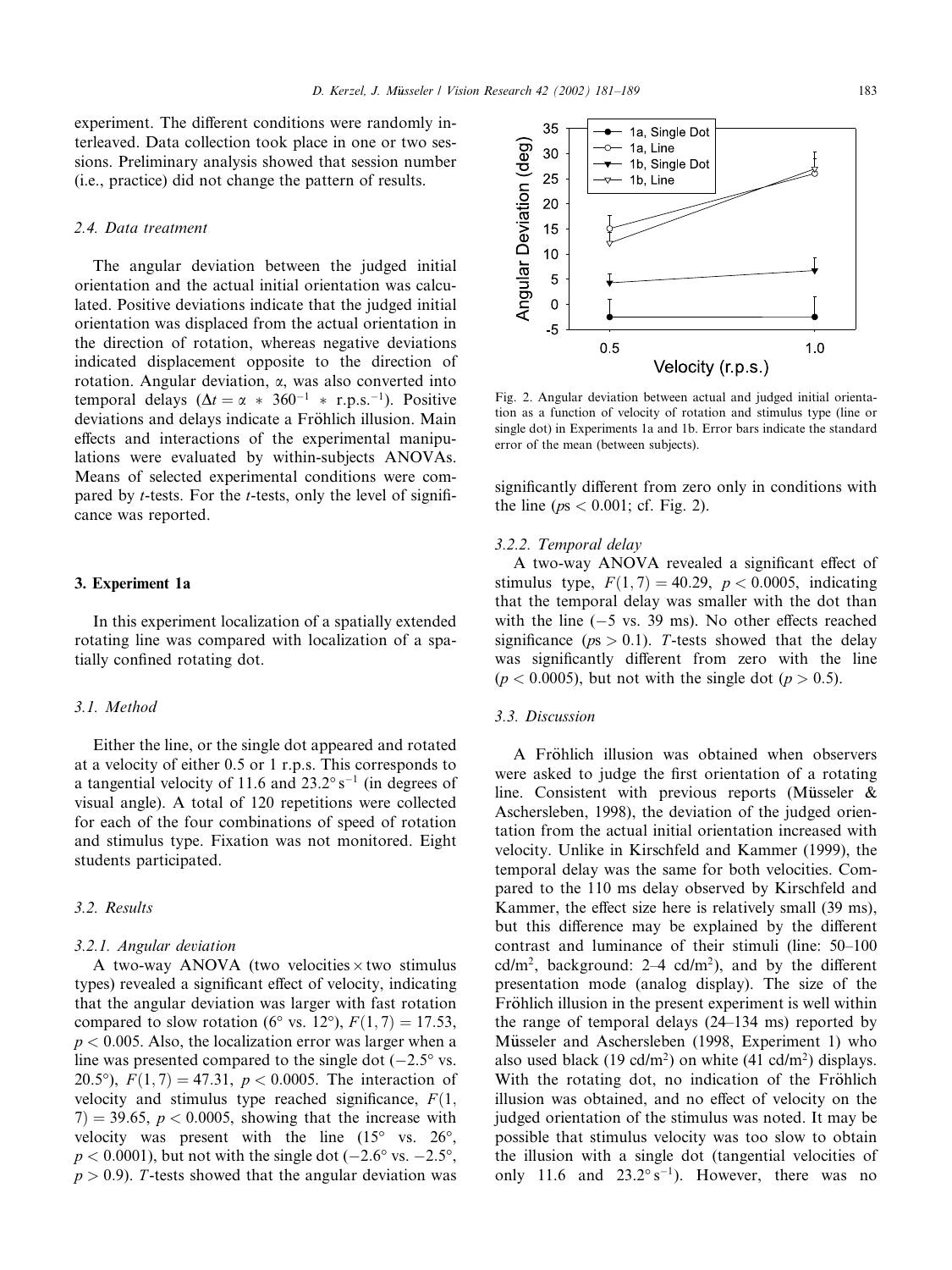displacement opposite the direction of motion as with slow linear motion (Thornton, in press).

# 4. Experiment 1b

In Experiment 1a, localization of a spatially extended rotating stimulus was compared with localization of a spatially confined stimulus. It may have been the case that involuntary saccades to the single dot occurred that eliminated the illusion. In contrast, the rotating line may have elicited fewer saccades because it did not provide the oculomotor system with a clear saccade target. To rule out this hypothesis, we reran some of the observers from Experiment 1a and monitored eye fixation.

# 4.1. Method

The experiment was as Experiment 1a with the following exceptions. Fixation was monitored. Fixation errors occurred in 1.6% of the trials. The diameter of the filled black dots was increased to 0.3°. Four observers from Experiment 1a and three fresh observers participated. 60 repetitions of each of the four combinations of velocity and stimulus type were collected.

# 4.2. Results

# 4.2.1. Angular deviation

A two-way ANOVA (two velocities  $\times$  two stimulus types) revealed that angular deviation increased with velocity (8.2° vs. 16.8°),  $F(1,6) = 80.72, p < 0.0001$ , and was larger with the line than with the single dot  $(5.5^{\circ} \text{ vs.})$ 19.5°),  $F(1,6) = 33.98$ ,  $p < 0.005$ . Also, the interaction between velocity and stimulus type reached significance,  $F(1, 6) = 41.12$ ,  $p < 0.001$ , showing that the effect of velocity was stronger with the line  $(12.2^{\circ}$  vs.  $26.9^{\circ}$ ,  $p < 0.0001$ ) than with the single dot  $(4.3^{\circ}$  vs. 6.7°,  $p = 0.12$ ). T-tests showed that the angular deviations in the two velocity conditions were marginally different from zero with the single dot  $(0.04 < ps < 0.06)$ , and significantly different from zero with the line ( $ps <$ 0.005; cf. Fig. 2).

#### 4.2.2. Temporal delay

A two-way ANOVA revealed an effect of stimulus type,  $F(1, 6) = 31.97$ ,  $p < 0.005$ , showing that the delay was larger with the line than with the single dot (36 vs. 11 ms). Stimulus type interacted with velocity,  $F(1,6) = 13.71$ ,  $p < 0.05$ . With the line, the temporal delay tended to be smaller with the slow compared to the fast velocity (34 vs. 37 ms,  $p = 0.07$ ), whereas no difference was obtained with the single dot (12 vs. 9 ms,  $p = 0.36$ ). T-tests showed that the delay in the two velocity conditions was marginally different from zero with

the single dot  $(0.04 < ps < 0.6)$ , and significantly different from zero with the line ( $ps < 0.005$ ).

## 4.3. Discussion

We were able to replicate the pattern of results obtained in Experiment 1a: The Fröhlich illusion was strongly reduced with the single dot, and the effect of velocity on the angular deviation was only present for the rotating line. Therefore, eye movements cannot explain the reduction of the illusion with the single dot.

#### 5. Experiment 2

The relatively small Fröhlich illusion with rotation of a single dot observed in Experiments 1 is somewhat at odds with previous reports. In previous studies (Müsseler & Aschersleben, 1998), a reliable illusion was observed with small isolated targets that moved at a velocity of up to  $44^{\circ} s^{-1}$ . Thus, it may have been that the tangential velocity of the single dot in the present study was too small (i.e., 11.6 and  $23.2^{\circ} s^{-1}$ ). To investigate effects of tangential velocity, the eccentricity of the single dot was varied. For a given rotational velocity  $\omega$ , the tangential velocity  $v$ , of a stimulus at a radius  $r$ , varies as a function of  $v = \omega * r$ . For the rotating line, the maximal tangential velocity,  $v_{\text{max}} \approx 60^{\circ} \text{ s}^{-1}$ , occurred with elements having  $r = 9.6^{\circ}$  and  $\omega = 1$  r.p.s. The minimal tangential,  $v_{\text{min}} \approx 2.3^{\circ} \text{ s}^{-1}$ , velocity occurred with elements having  $r = 0.7^{\circ}$  and  $\omega = 0.5$  r.p.s. In the present experiment, the eccentricity of the dot was varied, such that tangential velocities similar to those of single elements within the line were obtained. If there was a Fröhlich illusion with a spatially confined stimulus and rotational motion, as the marginally significant effects in Experiment 1b suggest, then we expect the Fröhlich illusion to reappear in the present experiment, and we expect the size of the illusion to increase with target eccentricity (given that tangential velocity increases).

# 5.1. Method

Only the single dot was presented. Its diameter varied randomly between  $0.17^{\circ}$ ,  $0.3^{\circ}$ , and  $0.6^{\circ}$ . The target rotated around the fixation point at eccentricities of  $1.9^\circ$ ,  $3.8^\circ$ ,  $5.8^\circ$ ,  $7.7^\circ$ , and  $9.6^\circ$ . Two velocities were used  $(0.5 \text{ and } 1.0 \text{ r.p.s.})$ . 10–20 repetitions of the 30 conditions resulting from the factorial combination of velocity, diameter, and eccentricity were collected. Fixation was monitored (2% fixation errors). Six fresh and two observers from previous experiments participated.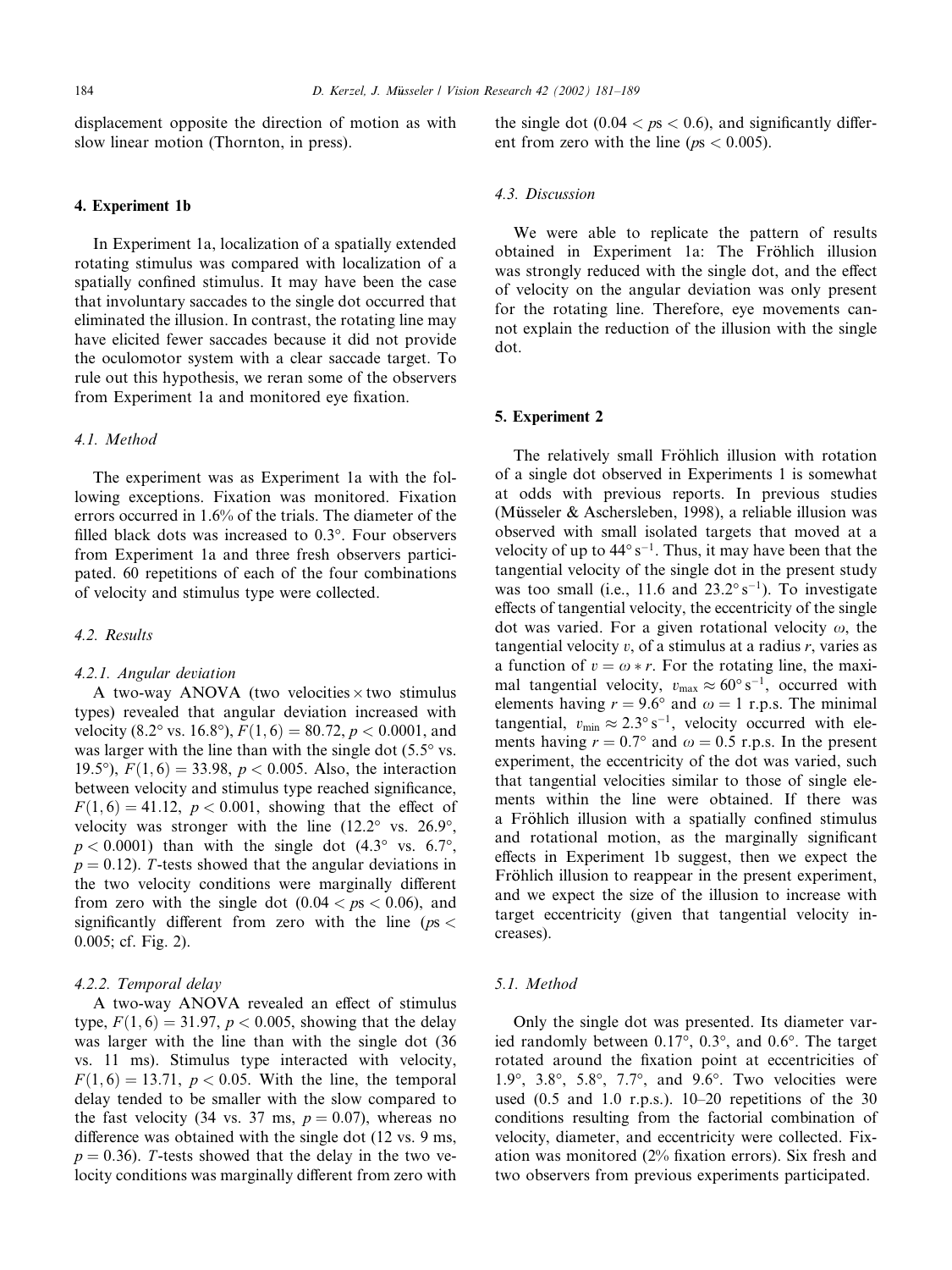

Fig. 3. Angular deviation between actual and judged initial orientation as a function of target eccentricity and target size in Experiment 2. A single dot was presented. Error bars indicate the standard error of the mean (between subjects).

## 5.2. Results

## 5.2.1. Angular deviation

A three-way ANOVA (two velocities  $\times$  three diame $ters \times five$  eccentricities) revealed that the angular deviation decreased with increasing diameter,  $F(2, 14) =$ 4.29,  $p < 0.05$ , and was 1.5°, 0.8° and  $-0.5$ ° with diameters of 0.17°, 0.3°, and 0.6°, respectively. None of the other factors reached significance ( $ps > 0.2$ ). Overall, the angular deviation did not differ from zero ( $p > 0.9$ ; cf. Fig. 3).

### 5.2.2. Temporal delay

A three-way ANOVA revealed a marginally significant effect of velocity,  $F(1, 7) = 5.04$ ,  $p = 0.0595$ . The delay tended to be larger with the small than with the fast velocity (5 vs.  $-1$  ms). The effect of stimulus diameter reached significance,  $F(1, 7) = 3.75$ ,  $p < 0.05$ . The delay was 3, 1, and  $-2$  ms for stimulus diameters of 0.17°, 0.3°, and 0.6°, respectively. T-tests showed that the temporal delay was not significantly different from zero ( $ps > 0.6$ ).

# 5.3. Discussion

There was no indication of a Fröhlich illusion and little evidence for effects of rotational and tangential velocity (eccentricity). The results confirm that the Fröhlich illusion does not obtain with rotational motion of an isolated target. The only significant effect was due to target size. It may be that localization with the larger targets was easier and more accurate, resulting in angular deviations closer to zero. Thus, it may be ruled out that the low tangential velocity of the target stimulus was responsible for the reduction of the Fröhlich illusion. In fact, in the present experiment the Fröhlich illusion seems to be absent with the rotating dot.

#### 6. Experiment 3

The purpose of Experiment 3 was to investigate whether properties of the line, in particular its density and extent, influence the Fröhlich illusion. One may hold the hypothesis that the illusion decreases with the number of elements in the display and with the spatial extent of the line. Therefore, the line was made up of only two dots (in addition to the fixation point), that were presented on opposing sides of central fixation. The dots were at an equal eccentricity from fixation, and their eccentricity was varied. Thus, the difference between the 'line' and the single dot condition in Experiment 1 was an additional element on the opposite side of fixation.

# 6.1. Method

The line was reduced to only three elements (including the fixation dot, cf. Fig. 1). On each side of the fixation point, a single black dot with a diameter of  $0.17^{\circ}$ was presented at five different eccentricities. Eccentricity varied between  $1.9^{\circ}$ ,  $3.8^{\circ}$ ,  $5.8^{\circ}$ ,  $7.7^{\circ}$ , and  $9.6^{\circ}$ . Two velocities were presented. 30 repetitions of the 10 combinations of velocity and eccentricity were collected. Fixation was not monitored. Six fresh and two observers from previous experiments participated.

# 6.2. Results

## 6.2.1. Angular deviation

A two-way ANOVA (two velocities  $\times$  five eccentricities) revealed that there was an effect of velocity,  $F(1, 7) = 34.39, p < 0.005$ . The angular deviation increased with velocity  $(12.3^{\circ}$  vs.  $24.1^{\circ})$ . No other effect reached significance ( $ps > 0.1$ ). T-tests showed that the angular deviation was different from zero for the slow  $(p < 0.02)$  and the fast velocity  $(p < 0.005$ ; cf. Fig. 4).



Fig. 4. Angular deviation between actual and judged initial orientation as a function of target eccentricity and velocity of rotation in Experiment 3. Two dots were presented. Error bars indicate the standard error of the mean (between subjects).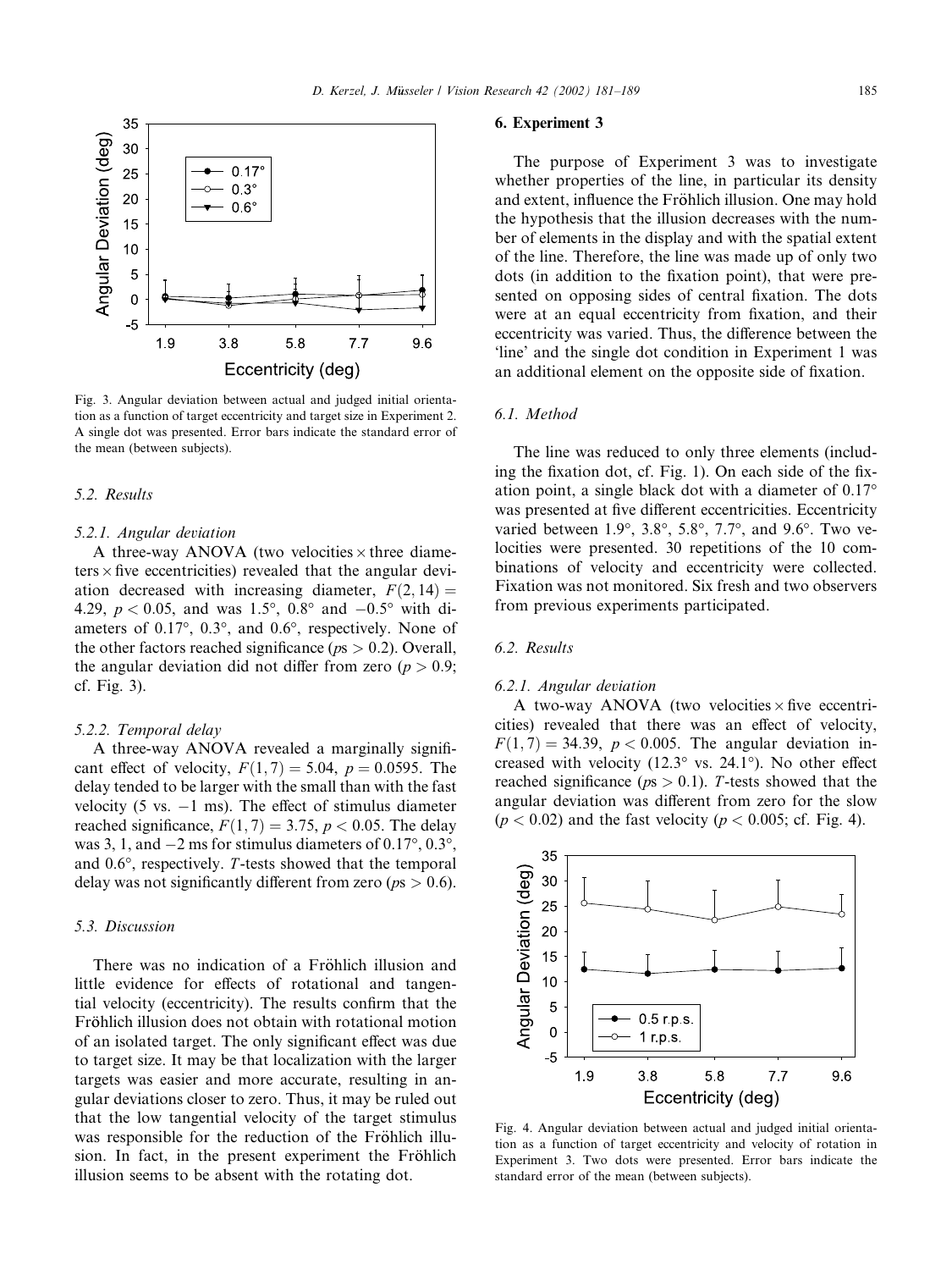## 6.2.2. Temporal delay

A two-way ANOVA revealed no significant effects ( $ps > 0.3$ ). A *t*-test showed that the temporal delay was significantly different from zero (34 ms,  $p < 0.01$ ).

# 6.3. Discussion

The Fröhlich illusion was replicated with a line that consisted of only two dots (plus fixation point). Eccentricity did not have an influence on the illusion, as has been already found with linearly-moving stimuli (Müsseler & Aschersleben, 1998, Experiment 3). As the spatial extent of the line varied with the eccentricity of the two dots, one may conclude from this experiment that the spatial extent of the line is not crucial in bringing about the visual illusion. Also, the number of dots constituting the line did not affect the illusion. With only two dots, the size of the illusion was comparable to that with the full line.

# 7. Experiment 4

If the presentation of stimuli on opposing sides of the fixation point was crucial for the occurrence of the Fröhlich illusion with rotating stimuli, the absence of the Fröhlich illusion is predicted when a line only extends into one direction from central fixation. In this case, the extent of the stimulus is larger than the single dot, and quite comparable to the eccentricity of the two dots in Experiment 3. Further, the density of the halfline was similar to that used in Experiment 1.

## 7.1. Method

Either one half of the complete line, or a single dot at an eccentricity of  $3.7^{\circ}$  was presented (cf. Fig. 1). The half-line consisted of 14 dots and extended 9.6° from the fixation point. Two velocities were presented. 60 repetitions of the four combinations of velocity and stimulus type were collected. Fixation was monitored (2.8% fixation errors). Eight fresh and one observer from a previous experiment participated.

## 7.2. Results

#### 7.2.1. Angular deviation

A two-way ANOVA (two velocities  $\times$  two stimulus types) revealed that there was an effect of stimulus type,  $F(1, 8) = 5.93$ ,  $p < 0.05$ . The angular deviation was larger with the half line, compared to the single dot (3.5° vs. 1.7°). No other effect reached significance ( $ps > 0.2$ ). T -tests showed that the angular deviation was neither different from zero with the half-line nor with the single dot ( $ps > 0.3$ ; cf. Fig. 5).



Fig. 5. Angular deviation of actual and judged initial orientation as a function of stimulus type (half-line or single dot) and velocity of rotation in Experiment 4. Error bars indicate the standard error of the mean (between subjects).

#### 7.2.2. Temporal delay

A two-way ANOVA did not reveal any significant effects ( $ps > 0.1$ ). A *t*-test showed that the temporal delay did not differ from zero (5 ms,  $p > 0.5$ ).

## 7.3. Discussion

The Fröhlich illusion was significantly larger with the half-line than with the single dot, however, this effect was numerically small. More importantly, the displacement was not significantly different from zero with the half-line. Together with the finding that the illusion does not depend on the eccentricity of the line or the number of elements in the line, the absence of Fröhlich illusion with a half-line suggests that the Fröhlich illusion with rotating stimuli only occurs with stimuli that extend to both sides of fixation.

# 8. Experiment 5

So far, we have established a clear-cut difference between the localization of the initial orientation of a spatially extended stimulus (line) and a spatially confined stimulus (single dot). It may be argued that a major difference between these two stimulus types is their ability to summon focal attention. Space-based views of attentional selection hold that the size of an attentional area is inversely related to the concentration of attentional resources (Barriopedro & Botella, 1998; Handy, Kingstone, & Mangun, 1996). If the distribution of focal attention was involved in the effect, then attentional 'zooming' induced by cueing should affect the illusion. In previous studies in which the initial position of a linearly moving target was cued, the Fröhlich illusion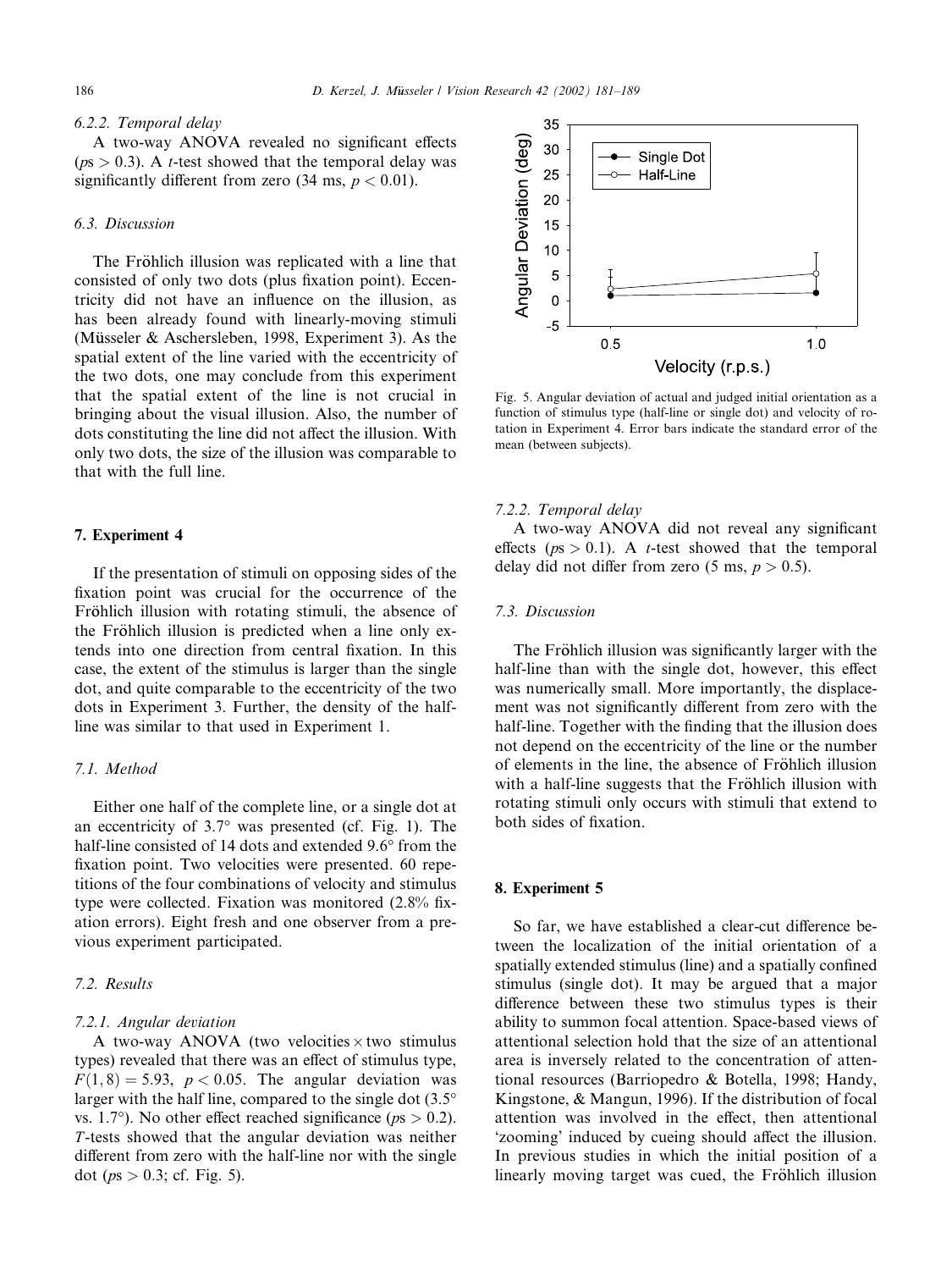was reduced (Müsseler & Aschersleben, 1998; Whitney & Cavanagh, 2000). The present experiment examined whether a similar effect can be observed for the rotating line.

## 8.1. Method

The extent of the line was reduced by showing only the inner 18 from 26 possible dots (cf. Fig. 1). This corresponds to a radius of 4.05°. 124 ms before the onset of the line, a cue was presented for 62 ms. The cue consisted of four dots presented on one side of the fixation point. Their spacing was equal to that of the line, and the closest dot was at  $4.5^{\circ}$  from fixation. They were positioned on a line passing through the fixation point. The orientation of this virtual line was random within  $\pm 10^{\circ}$  of the initial orientation of the target line. When a cue was presented, observers were asked to adjust a halfline to the orientation of the cued side of the line. When no cue was presented, observers were asked to adjust the full line to the orientation of the target line. As in the previous experiments, two velocities were presented. 60 repetitions of the four combinations of velocity and cue presentation (present, absent) were collected. Fixation was monitored (0.4% fixation errors). Six fresh and two observers from previous experiments participated.

# 8.2. Results

#### 8.2.1. Angular deviation

A two-way ANOVA (two velocities  $\times$  two cue presentations) revealed that the angular deviation increased with velocity (10.9° vs. 17.6°),  $F(1, 7) = 17.63, p < 0.005$ . Further, the angular deviation was smaller when a cue had been presented  $(8.5^{\circ}$  vs.  $20^{\circ})$ ,  $F(1, 7) = 23.41$ ,  $p < 0.005$ . Cue presentation and velocity interacted,  $F(1, 7) = 7.23$ ,  $p < 0.05$ , indicating that the effect of velocity was larger without a cue (15.4 $\degree$  vs. 24.7 $\degree$ ,  $p$  < 0.005) than with a cue (6.4 $^{\circ}$  vs. 10.6 $^{\circ}$ ,  $p < 0.02$ ). T-tests showed that the angular deviation was different from zero for the slow and the fast velocities with and without a cue ( $ps < 0.05$ ; cf. Fig. 6).

#### 8.2.2. Temporal delay

A two-way ANOVA showed that the temporal delay was reduced with the cue (16 vs. 38 ms),  $F(1, 7) = 20.66$ ,  $p < 0.005$ . No other effects reached significance ( $p_s$ ) 0:1). T -tests confirmed that the angular deviation was different from zero with and without cue ( $ps < 0.02$ ).

## 8.3. Discussion

Consistent with previous studies, the Fröhlich illusion was reduced when one part of the line was cued. In previous studies, effects of cueing have been attributed

Fig. 6. Angular deviation between actual and judged initial orientation as a function of cue presentation (present, absent) and velocity of rotation in Experiment 5. Error bars indicate the standard error of the mean (between subjects).

to attentional mechanisms (Müsseler & Aschersleben, 1998).

# 9. Experiment 6

To measure the allocation of attention with the line and the dot, we used a speeded probe discrimination task. A cue, either a line or a single dot, preceded a probe by approximately 100 ms. The probe, an  $\cdot \times$  or an 'þ' indicating a left or right keypress, appeared at a fixed radius that corresponded to the radius of the single dot, and with a variable azimuth that corresponded to the azimuth of the line or single dot. Thus, the probe position was either cued by a single dot, or by an element within the line. If the dot was a more efficient focal attractor than the line, we would expect faster responses with the dot cue than with the line cue.

## 9.1. Method

Either the complete line cue consisting of 27 filled dots, or a single dot cue (eccentricity of  $3.7^{\circ}$ ) in addition to the fixation dot was presented at a random orientation for 52 ms. After presentation of the cue, a blank interval of 52 ms followed during which only the fixation dot was visible. Then, the probe stimulus was presented at the same orientation as the cue for another 52 ms. The eccentricity of the probe stimulus was  $3.7^{\circ}$  with the line and the dot–cue. Thus, the probe was presented at the same position as the cue in the dot–cue condition, and at a fixed position along the line in the line–cue condition. The symbols  $\forall x$  and  $\forall$  were used as probe stimuli. They were identical in size and measured  $1.2^{\circ} \times 1.2^{\circ}$ . The black lines used to draw the symbols were 0.3° thick. Subjects had to discriminate the probe

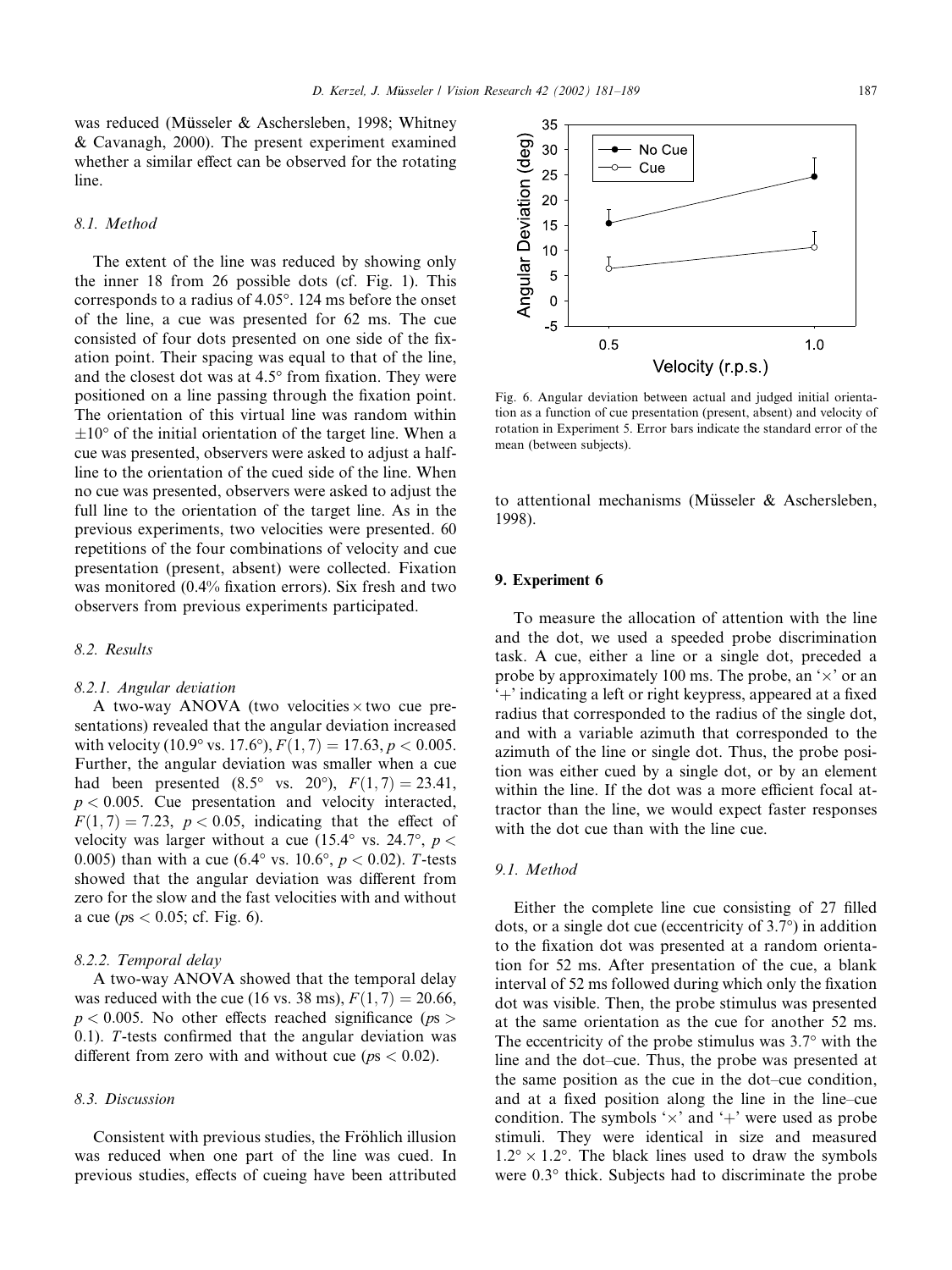stimuli by pressing a left or right response key as fast and as accurately as possible. The stimulus-response mapping was counterbalanced across subjects.

120 repetitions of the four combinations of cue and probe types were collected. Response latencies shorter than 100 ms and longer than 1000 ms were considered anticipations and missing trials and repeated in the remainder of the experiment. Fixation was monitored. Six fresh and two observers from previous experiments participated.

# 9.2. Results

Anticipations, missing trials, and trials with fixation errors were excluded from the analysis  $(2.6\%)$ . By t-test, the percentage of choice errors did not differ between conditions with a dot–cue and a line–cue  $(2 \text{ vs. } 3\%)$ ,  $p > 0.4$ . Responses were faster by 32 ms with a dot–cue compared to a line–cue (516 vs. 548 ms),  $t(7) = 26.17$ ,  $p < 0.0001$ .

# 9.3. Discussion

Responses were faster with the single dot as a cue compared to the line as a cue. Therefore, the single dot may be considered a more efficient attractor of focal attention. Also, the size of the reaction-time difference (about 30 ms) corresponds to the size of the perceptual delay difference between the onset of the line and the single dot derived from the perceived angular deviations in Experiment 1 which points to attentional factors as an explanation of the difference (see discussion). A possible objection to the present experiment is that metacontrast masking from surrounding dots made probe discrimination more difficult in the line–cue condition. In a control experiment, we compared reaction times when a dot–cue was presented with reaction times when two dots surrounded the probe. There was a nonsignificant 4 ms reaction time advantage for the two-dot condition (499 vs. 503),  $t(7) = 1.3$ ,  $p = 0.23$ , and no effect on choice errors (2% vs. 2.2%),  $p > 0.7$ . Thus, masking from the surrounding dots does not explain the cueing benefit with the single dot.

# 10. General discussion

In the present study, we examined effects of stimulus material on the Fröhlich illusion. In Experiment 1, we found a reliable Fröhlich illusion when a spatially extended stimulus (a line of 19.2° diameter) rotated about its center. With a spatially confined stimulus (smaller than 1°), no indication of a Fröhlich illusion was obtained. Eye movements to the isolated target did not account for this difference. Experiment 2 showed that the absence of a Fröhlich illusion with the spatially

confined stimulus was not caused by the specific choice of stimulus diameter or stimulus eccentricity. Also, the illusion was absent across a wide range of tangential target velocities. Experiment 3 showed that the density of the line and its spatial extent did not change the size of the Fröhlich illusion. Experiment 4 demonstrated that the important difference between the line and the single dot was that stimulation occurred on opposite sides of central fixation in the former condition, but only on one side in the latter. When a half-line was presented, the illusion was absent. Experiment 5 showed that the Fröhlich illusion was reduced when the initial orientation of the target was cued. Reaction time data in Experiment 6 established that the single dot was a more efficient cue for shifts of attention than the line. In sum, the present experiments show that the important difference between the single dot and the line stimulus is that stimulation occurs on both sides of the central fixation points with the line. Differences in velocity, eccentricity, or density may not explain the absence of the Fröhlich illusion with the single dot.

## 10.1. Attentional models

Attentional accounts hold that the Fröhlich illusion is due to the lack of focal attention at the onset of stimulus motion. One attentional account of the Fröhlich illusion holds that the mislocalization is due to the time it takes to shift attention towards the moving object (Müsseler & Aschersleben, 1998). While the attention shift is underway, the stimulus moves away from its initial position, and only a later portion of the trajectory reaches visual awareness. Another attentional account of the Fröhlich illusion holds that the error results from the interplay of visual focal attention and metacontrast (Kirschfeld & Kammer, 1999). Because the initial positions are masked by subsequent positions along the trajectory, and attention does not enhance processing of the first position, the first part of the trajectory is missed. A common prediction of the two models is that more efficient allocation of attention to the stimulus should reduce the illusion.

Previous studies showed that double cueing on both sides of fixation results in less efficient allocation of attention to the cued locations than cueing on only one side (Posner & Cohen, 1984). This finding was replicated in our Experiment 5 in which a line was a more efficient cue than a single dot. Also, the reduced cueing benefits with double cues are consistent with our finding that the occurrence of the Fröhlich illusion with rotating stimuli depends on the stimulus appearing on both sides of fixation. However, there does not appear to be a metric relationship between the attentional focus and localization. When the extent of the line was varied in Experiment 5, a zoom lens conception of attention (Eriksen & St. James, 1986) would hold that attention is less